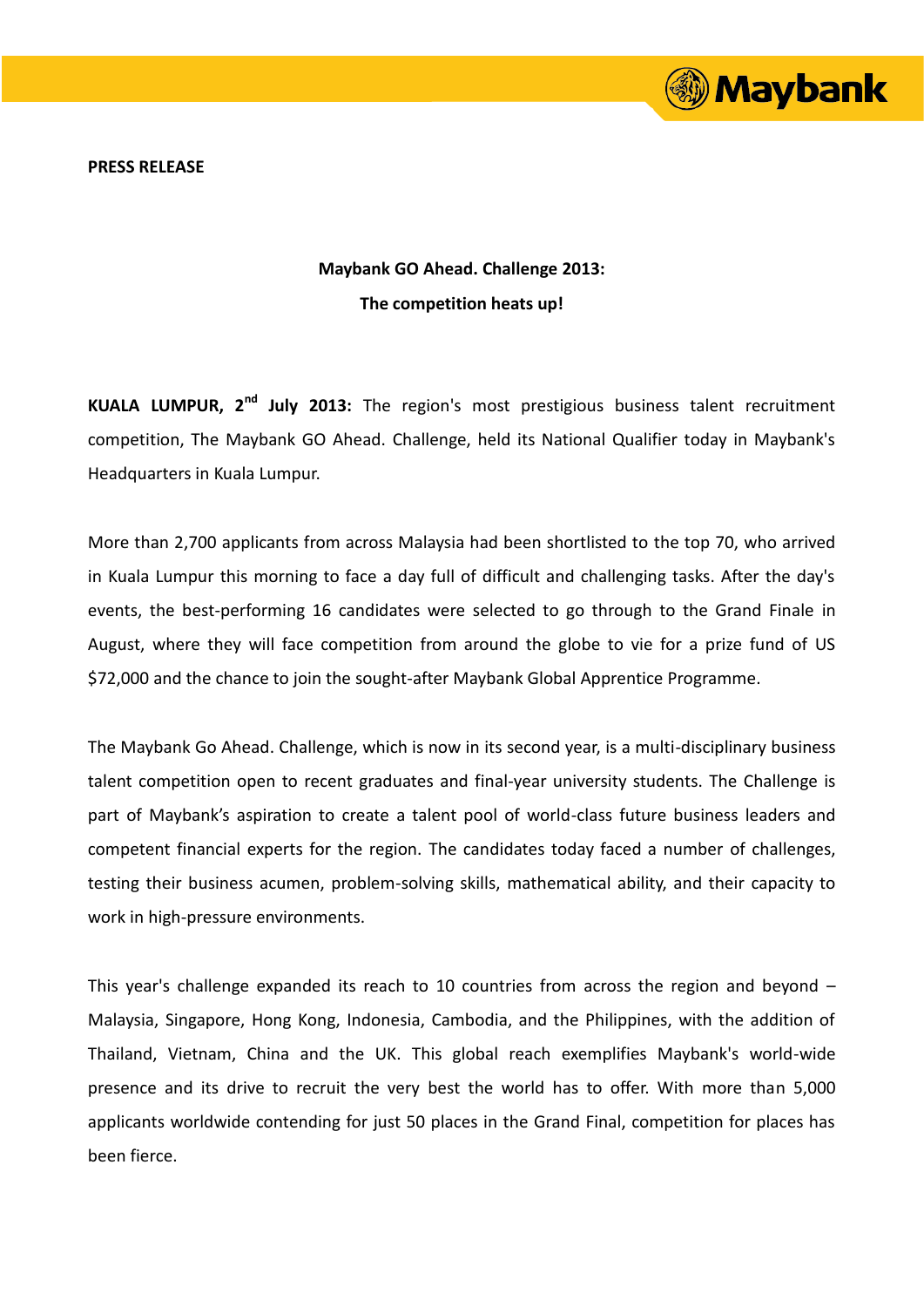

Puan Nora Abdul Manaf, Head, Group Human Capital, Maybank said, "This year, the competition is not only bigger, broader, and even better but we have also increased the prize purse and widened its reach. It is sure to bring out strong competitive spirit in all the participants and unleash resourcefulness that even they did not know they possess. It will be an enriching challenge no matter what the final outcome is. We believe that this competition will provide a platform to identify talent in this region, contributing towards the needs of the country and region and more importantly, help to sustain the Bank's future growth. "

Candidates who have made it through today's competition will return at the end of August for an extensive 5-day challenge, where they will face finalists from each of the other 9 countries. During this time, the participants will take on an even greater variety of tasks which will push their abilities to the limit.

Aside from the prize fund available to the winning participants, making it through to the final will have its own reward: the finalists will each be given the opportunity of joining the Global Maybank Apprentice Programme, an exclusive two-year holistic learning programme aimed at creating the future generation of leaders in the industry. Specially designed to accelerate its participants into managerial roles, it offers apprentices a breadth of experience across Maybank's network through customised on-the-job-rotations and familiarisation with Maybank's operations across different markets and departments.

The Grand Finale will be held at the end of August, with finalists from across the world being flown in to Kuala Lumpur for the exciting conclusion of this year's competition. For more details on the Maybank GO Ahead. Challenge, please visit [www.goaheadchallenge.com.](http://www.goaheadchallenge.com/)

**-END-**